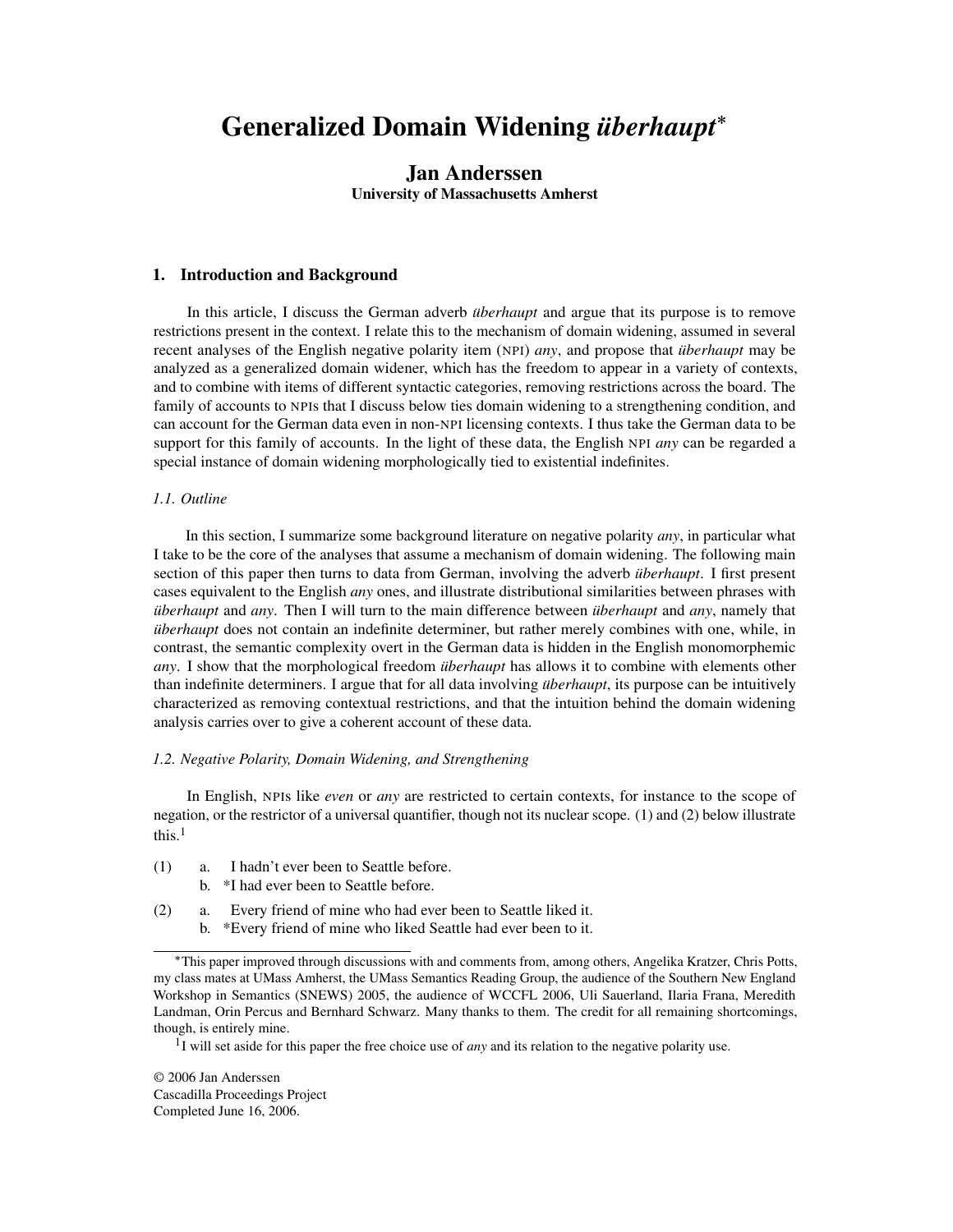Several proposals have been made as to what unifies different NPI-licensing environments. While some approaches assume a syntactic feature shared by the licensing environment, e.g. *affective* or *negative* (Klima 1964, Baker 1970), others propose more algebraically oriented solutions. Ladusaw (1979), for instance, characterizes the environments by their entailment patters, calling the NPI licensing environments *downward entailing*, as defined in (3) below.<sup>2</sup>

(3) An operator *Op* is downward entailing (DE) if and only if for any arguments *X* and *Y*,  $X \subseteq Y$  $\rightarrow$   $Op(Y) \subseteq Op(X)$ . It is upward entailing if and only if  $X \subseteq Y \rightarrow Op(X) \rightarrow Op(Y)$ . It is non-monotone otherwise.

In later proposals, the distribution of NPIs has been linked to their semantic contribution (Kadmon and Landman 1993, Krifka 1995, Lahiri 1998, Chierchia 2004). These proposals have investigated why NPIs seem to occur with ease in DE environments rather than elsewhere. They share the idea that NPIs are subject to a *strengthening requirement*, possibly imposed by a particular assertion operator related to emphatic items (see Krifka 1995), or by a particular closure operation over widened domains (see Chierchia 2004). Roughly speaking, an NPI under these views is compared to alternative items which it introduces and its use is licensed if and only if the proposition containing the NPI is semantically stronger than the corresponding propositions which involve the alternative items.<sup>3</sup> Characterizing environments in terms of their entailment relations, in combination with the proposed semantics for each NPI, can explain how choosing an NPI over a regular item can lead to information gain in one environment while it might lead to a relative loss of information in an environment with opposite entailment pattern. Kadmon and Landman's example in (4) below serves as an illustration of this.

The widening/strengthening proposals assume that a DP headed by *any*, for instance *any potatoes*, is an alternative to a plain indefinite DP, like *potatoes*. Both indefinite DPs share a semantic core, existential quantification, but they differ in that *any* additionally invokes widening of the domain restrictor of the existential quantifier.<sup>4</sup> The meaning of (4) above can be modeled using the logical representation in (5).

(5) a.  $(\exists x \in D)$  potato $(x) \land \text{have}(\text{speaker}_c, x)$ b.  $\neg(\exists x_{\in D})$  potato $(x) \land \text{have}(\text{speaker}_c, x)$ 

What differs in these translations depending on the use of *any* is the content of the quantifier domain, *D*. Without *any*, *D* corresponds to the regular, contextually supplied domain of individuals, which contains all and only individuals standardly under consideration in the current utterance situation for the particular quantifier. With respect to (4), this domain might for instance include regular cooking potatoes, but not decorative ones, or little crumply ones. When using *any* as a determiner, it is conveyed that this domain should be extended in some way to include potatoes not usually under consideration. Importantly, the widened domain corresponding to the *any* quantifier then is a superset of the domain of the alternative plain existential quantifier.

Since the alternative sentences differ only in their quantifier domains, with one domain always being a subset of the other, there is an entailment relation between the two corresponding propositions. In the positive context in (4a), the proposition corresponding to the *any* sentence will be entailed by the proposition corresponding to the plain indefinite sentence, and hence the strengthening condition will not

<sup>(4)</sup> a. I have (\*any) potatoes.

b. I don't have (any) potatoes. [Kadmon and Landman 1993]

<sup>&</sup>lt;sup>2</sup>Following the work by Ladusaw, other semantic characterizations of environments have been proposed, such as anti-morphic (AMO), anti-additive (AA), or non-veridical(NV). These environments are related, and are supposed to account for different subtypes of NPIs: AMO  $\subseteq$  AA  $\subseteq$  DE  $\subseteq$  NV (see for instance van der Wouden 1994, sec 1.4).

<sup>3</sup>Where semantic strength is defined f.i. as in Krifka 1995, p. 219 recursively for all types that "end in t" (also Partee and Rooth 1983):  $\alpha$  is semantically stronger than  $\beta$  ( $\alpha \subseteq \beta$ ), (a) if  $\alpha$ ,  $\beta$  are of type t, then  $\alpha \subseteq \beta$  iff  $\alpha \to \beta$ , or (b) if  $\alpha$ ,  $\beta$  are of type  $\langle \sigma, \tau \rangle$ , then  $\alpha \subseteq \beta$  iff for all  $\gamma$  of type  $\sigma : \alpha(\gamma) \subseteq \beta(\gamma)$ . Krifka uses the subset symbol to denote semantic strength, and his definition mirrors the intuitive connection. In the rest of this paper I will use the symbol  $\subseteq$  for the familiar subset relation.

 ${}^{4}$ On quantifier domain restrictors see e.g. Westerståhl (1984), von Fintel (1994), Stanley and Szabó (2000), Martí (2003).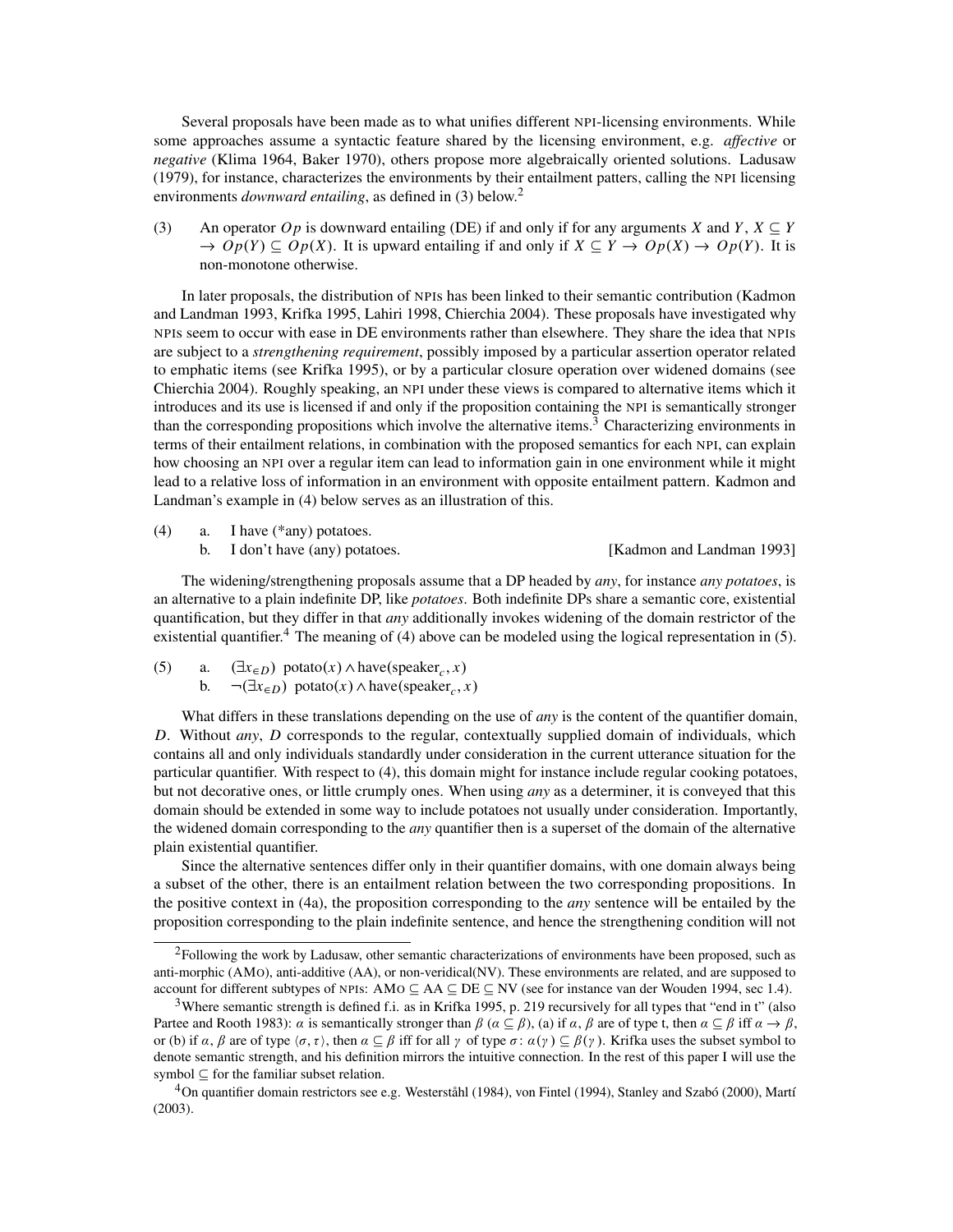be satisfied. In the negative context in (4b) however, the entailment pattern is reversed, the use of *any* will lead to a stronger statement, and is correctly predicted to be available. Abstracting away from the particular example, this is illustrated again below in  $(6)$ <sup>5</sup>

(6) Where  $D \subseteq D'$ , for any *P*, *Q*,

a.  $(\exists x \in D) P(x) \land Q(x)$  entails  $(\exists x \in D') P(x) \land Q(x)$ b. ¬(∃ $x ∈ D'$ )  $P(x) ∧ Q(x)$  entails ¬(∃ $x ∈ D$ )  $P(x) ∧ Q(x)$ 

In the remainder of this paper, I set aside two relevant topics. First, I will say nothing about whether or how all contexts that license NPI *any* can be subsumed under the notion of downward entailment. For the comparisons between *uberhaupt* and *any* in the following section, I will simply take *any* licensing contexts, and show that *uberhaupt* patterns alike. Second, I will not be concerned with the question of where the strengthening condition should be situated. Several speakers of German have expressed that *uberhaupt* seems to add emphasis to a statement, which could suggest that these sentences should be treated as emphatic assertions with a particular assertion operator containing the strengthening condition, as argued for in Krifka (1995).<sup>6</sup>

# 2. Widening quantifier domain restrictions

In this section I start to investigate the German adverb *überhaupt*. I chose the German case because of the resources available to me, though a preliminary survey by Hagit Migron (Migron 2005) indicates that similar items seem to be available in a wide variety of languages.<sup>7</sup>

The following subsection shows cases where *überhaupt* and some form of indefinite DP act like *any* DPs in English, illustrating that the assumed semantic complexity hidden in the monomorphemic *any* is morphologically transparent in German. I propose that *uberhaupt* should be thought of as corresponding to the domain widening part of *any*, while the indefinite DP contributes a regular existential meaning.

# 2.1. Überhaupt and indefinite DPs

The following examples illustrate the parallels between German *überhaupt* and English *any.* (7) below are translations for Kadmon and Landman's examples in (4). As with *any*, *überhaupt* can be used in a DE context, such as (7b), but not in the corresponding positive case in  $(7a)$ .<sup>8</sup>

| (7) | Ich habe (*überhaupt) Kartoffeln. |  | Ich habe (überhaupt) keine Kartoffeln.  |  |  |
|-----|-----------------------------------|--|-----------------------------------------|--|--|
|     | I have <i>überhaupt</i> potatoes  |  | I have <i>überhaupt</i> no potatoes     |  |  |
|     | I have potatoes.'                 |  | 'I don't have (any) potatoes (at all).' |  |  |

The examples in (8) below illustrate the same point. *Uberhaupt* here combines with an existential indefinite pronoun *etwas* (*something*), to yield a meaning analogous to English *anything*. Again, *uberhaupt ¨* can be used in the scope of a DE element, like rarely, but not in the contrasting non-DE context.

- (8) a. Von solchen Leuten kann man selten (überhaupt) etwas from such people can one rarely *überhaupt* something learn. lernen. 'It's rare that you can learn anything at all from such people.' lernen.
	- b. Von solchen Leuten kann man häufig (\*überhaupt) etwas from such people can one often iiberhaupt something learn. 'You can often learn something from such people.'

 $<sup>5</sup>$ From Chierchia (2004, pp. 71f.).</sup>

 ${}^{6}$ However, see Chierchia (2004) for a more local approach and arguments for it.

<sup>7</sup>See also Krifka (1995, pp. 233ff.) on *at all*.

<sup>8</sup>These examples are slightly complicated by the fact that the German negative indefinite *kein* is not indicative of the semantic scope of negation, but agrees with a negative operator with wider scope (see Penka and von Stechow 2001).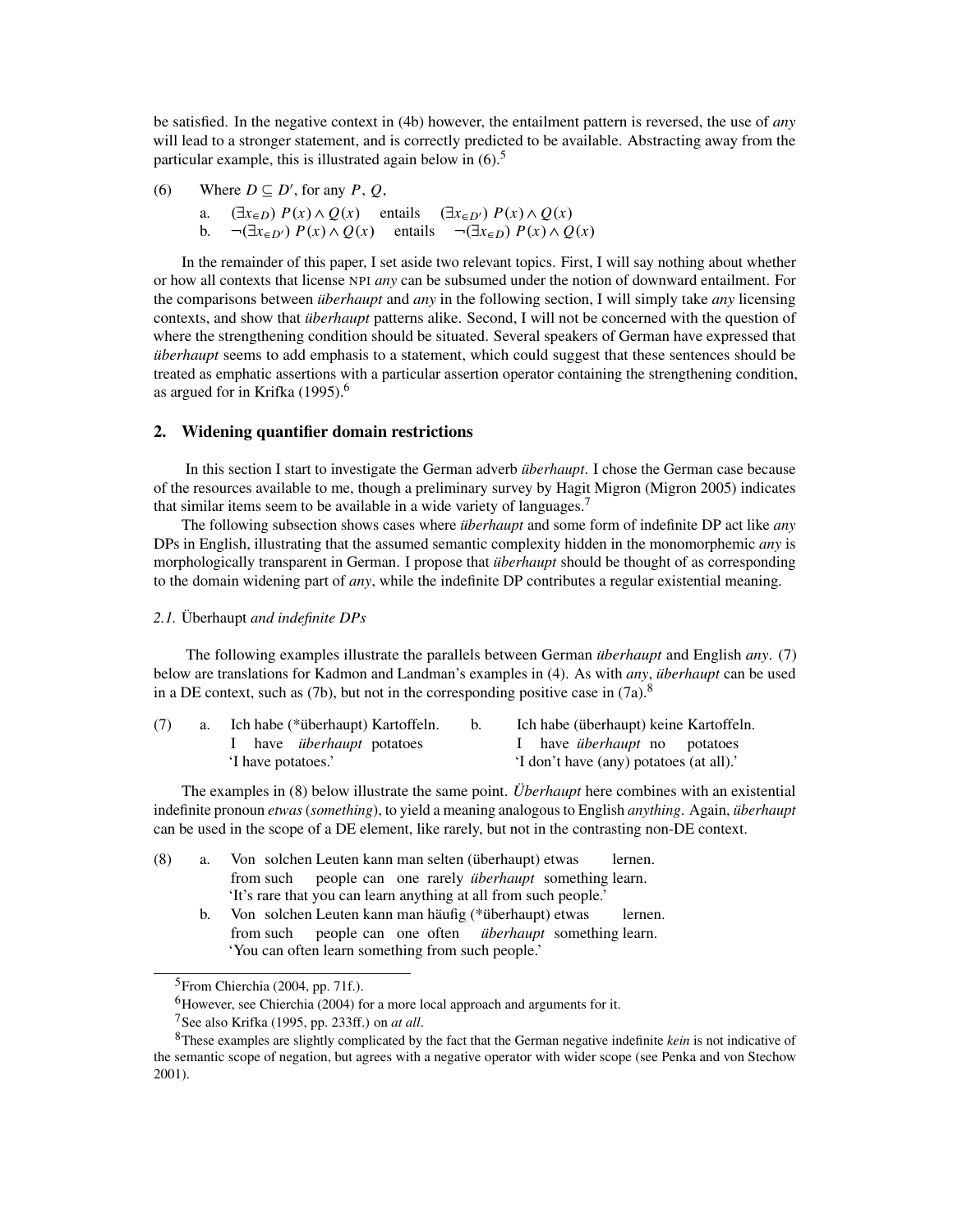The combination *überhaupt etwas* is furthermore licensed in various other *any* licensing contexts, for instance in antecedents of conditionals, in questions, or when embedded under certain verbs, as illustrated in (9a-d).

- (9) a. Falls du (überhaupt) etwas if you *überhaupt* something say, think about to you well what sagst, überleg dir gut was. 'If you say anything at all, think twice what you will say.'
	- b. Hast du (überhaupt) etwas have you *überhaupt* something to drink in zu trinken im Haus? house 'Do you have anything to drink at all in the house?'
	- c. Ich hoffe, dass (überhaupt) etwas I hope that *überhaupt* something happens. passiert. 'I hope that anything will happen at all.'
	- d. Ich fürchte/denke/glaube, dass (\*überhaupt) etwas I fear/think/believe that *überhaupt* something happens. passiert. 'I fear/think/believe that something will happen.'

In the domain widening analyses of English *any*, *any* is assumed to be semantically complex, containing an indefinite and a domain widening element. This complexity however is not morphologically visible in English. In the corresponding German examples, on the other hand, we can identify the familiar indefinite element independently. I will therefore examine the hypothesis that *überhaupt* corresponds to the domain widening element. Under this hypothesis, the semantic complexity hidden in English any would be morphologically overt in German. In the next paragraph, I summarize one particular analysis of *any*, and show how it can be adapted for the German cases.

Chierchia (2004) proposes that *any* differs from other existential quantifiers in that it is interpreted with respect to a widened domain. He further proposes that no particular widened domain should be preferred, and hence makes the variable over widened domains subject to universal closure at a higher level. For Kadmon and Landman's example in  $(4)$ , Chierchia would assume a representation as in  $(10)$ <sup>9,10</sup>

(10) 
$$
(\forall D'_{\supseteq D}) \neg (\exists x_{\in D'}) \text{ potato}(x) \land \text{have}(\text{speaker}_c, x)
$$

This representation can be derived for the German cases as follows. The variable introducing the contextual restriction on the quantifier needs to be made available to object language operators. Some mechanism for this is needed independently, since various researchers have shown that these variables can be bound by object language expressions (Stanley and Szabó 2000, Martí 2003). I will use a type shifting operation as defined in (11) to make the variable available for binding, but other ways could be chosen to achieve the same. *H* here represents a quantifier with a contextual domain restriction *C*. The operation merely corresponds to abstraction over this operator in order to make the variable available for modification or binding by object language expressions such as *überhaupt*.

# $\lambda P_{\langle et \rangle}$ . $\lambda Q_{\langle et \rangle}$ . $H_C(P)(Q) \Rightarrow \lambda C_{\langle et \rangle}$ . $\lambda P_{\langle et \rangle}$ . $\lambda Q_{\langle et \rangle}$ . $H_C(P)(Q)$

*Uberhaupt* can then be modeled as in  $(12)$ . It takes a shifted quantifier *H* as its first argument and returns a meaning of the type of regular generalized quantifiers.<sup>11</sup> The resulting construction exhibits the same context dependency as the corresponding plain quantifier, which correctly predicts that the free

<sup>&</sup>lt;sup>9</sup>Chierchia implements quantification over domains that are supersets of the contextually supplied domain by proposing that *any* introduces a variable over domain-widening functions (*g* below) that has to be universally bound. As far as I can see, both quantifying over domains larger than that contextually supplied one and quantifying over domain-expansion functions that apply to the contextually supplied domain will lead to the same result  $\{[D' | \exists g.D' = g(D)\} = \{D' | D' \supseteq D\}$  by definition of *g* as a variable ranging over all domain widening functions, i.e. functions that map a domain *D* to a domain *D'* such that  $D' \supseteq D$ ). Hence, I will simply use quantification over domains in the examples here.

 $10$ Chierchia assumes that no quantification is possible without contextual restriction, and explicitly restricts the closure operator as well. For ease of reading, I will omit the contextual restriction variable on the closure operator in the representations.

<sup>&</sup>lt;sup>11</sup>The way in which *überhaupt* combines with the quantifier meaning is similar to items like English *almost*.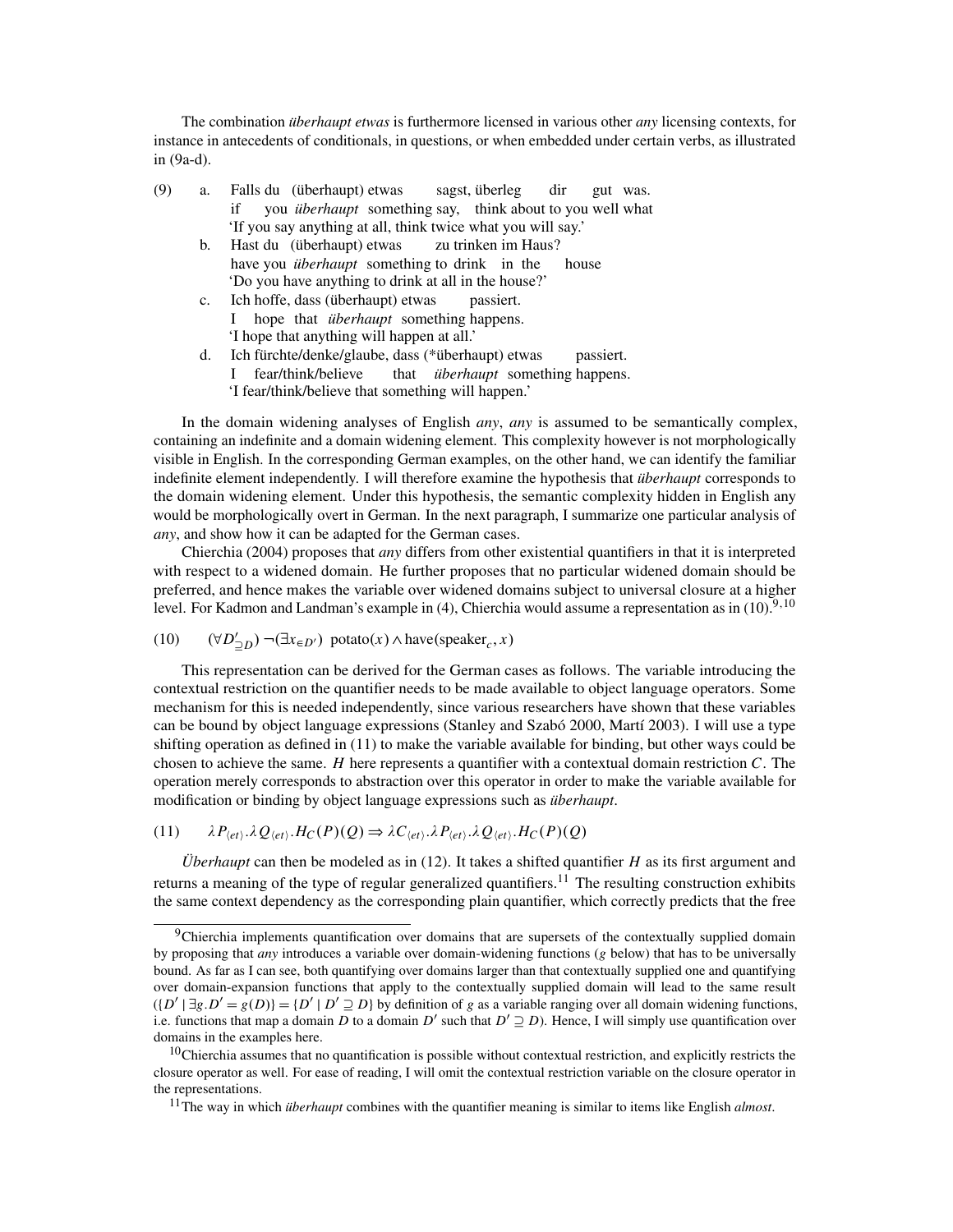domain variable (here *C*) is still available for binding by a higher operator. Under these assumption, the representation in (13) can be derived for the German translation of Kadmon and Landman's (4). As desired this corresponds to (10).

- (12)  $[\text{überhaupt}] = \lambda H_{\langle et, \langle et, \langle et, \rangle \rangle \rangle} \cdot \lambda P_{\langle et \rangle}, \lambda Q_{\langle et \rangle} \cdot \forall C'_{\supseteq C} \cdot H(C')(P)(Q)$
- (13)  $(\forall C'_{\exists C}) \neg (\exists x_{\in C'})$  potato(*x*)∧have(speaker<sub>*c*</sub>,*x*)

# 2.2. Überhaupt and universal quantifiers

*Überhaupt*, being a free morpheme, is able to combine with elements other than indefinite determiners. The following data in (14) illustrate another case where *uberhaupt* can be used. Here, *uberhaupt* combines with the universal quantifier *jede* (*every*).

| (14) | a. | Meine Mutter kennt (überhaupt) jeden<br>in Mindelheim.          |  |  |  |
|------|----|-----------------------------------------------------------------|--|--|--|
|      |    | mother knows <i>überhaupt</i> everybody in Mindelheim<br>mv     |  |  |  |
|      |    | 'My mother knows (absolutely) everybody in Mindelheim.'         |  |  |  |
|      | b. | Meine Mutter kennt nicht (*überhaupt) jeden in Mindelheim.      |  |  |  |
|      |    | mother knows not <i>überhaupt</i> everybody in Mindelheim<br>mv |  |  |  |
|      |    | 'My mother doesn't know everybody in Mindelheim.'               |  |  |  |

In contrast to classical NPI licensing accounts, the family of accounts assumed here, where domain widening is licensed under strengthening, immediately predicts the observed pattern, as the entailments in (15) hold; that is, domain widening leads to strengthening in the non-negative environment, but not in the negative one.

(15) Where  $D \subseteq D'$ , for any *P*, *Q*, a.  $(\forall x \in D') P(x) \rightarrow Q(x)$  entails  $(\forall x \in D) P(x) \rightarrow Q(x)$ b.  $\neg(\forall x \in D) P(x) \rightarrow Q(x)$  entails  $\neg(\forall x \in D') P(x) \rightarrow Q(x)$ 

The compositional analysis given for the existential cases in the previous subsection extends straightforwardly to the universal case above. The fact that NPI *any* is restricted to downward entailing contexts is then merely an accident of its morphological ties to the existential quantification.

# 3. Removing restrictions cross-categorically

As an adverb, *überhaupt* does not only combine with DPs, but also with phrases of other categories, as discussed in the following sections. In all these cases, *uberhaupt* removes restrictions present in the context. I show how an account in terms of domain widening might capture this, and account for distribution and meaning of *überhaupt*.

#### *3.1. Modifying comparison classes*

Gradable adjectives are sensitive to contextual information as well, as illustrated by examples like (16) below.

(16) The Mars Pathfinder mission is expensive. [Kennedy 1997]

(16) may be false in some contexts, for instance when considering various space missions so far, and true in others, for instance when comparing objects that we deal with on a regular basis. One family of accounts to positive gradable adjectives has been making use of contextually supplied comparison classes (see for instance Klein 1980). Comparison classes are defined as sets of objects by which some standard of comparison is determined that will serve to partition the ordered domain of the adjective into those objects that lie above the standard and those that don't. For the example above, for instance, the objects in the domain of expensive are ordered by their price, say as in (17a). For illustration, we may assume that the standard value corresponds to the median price of the comparison class. If (16) is evaluated with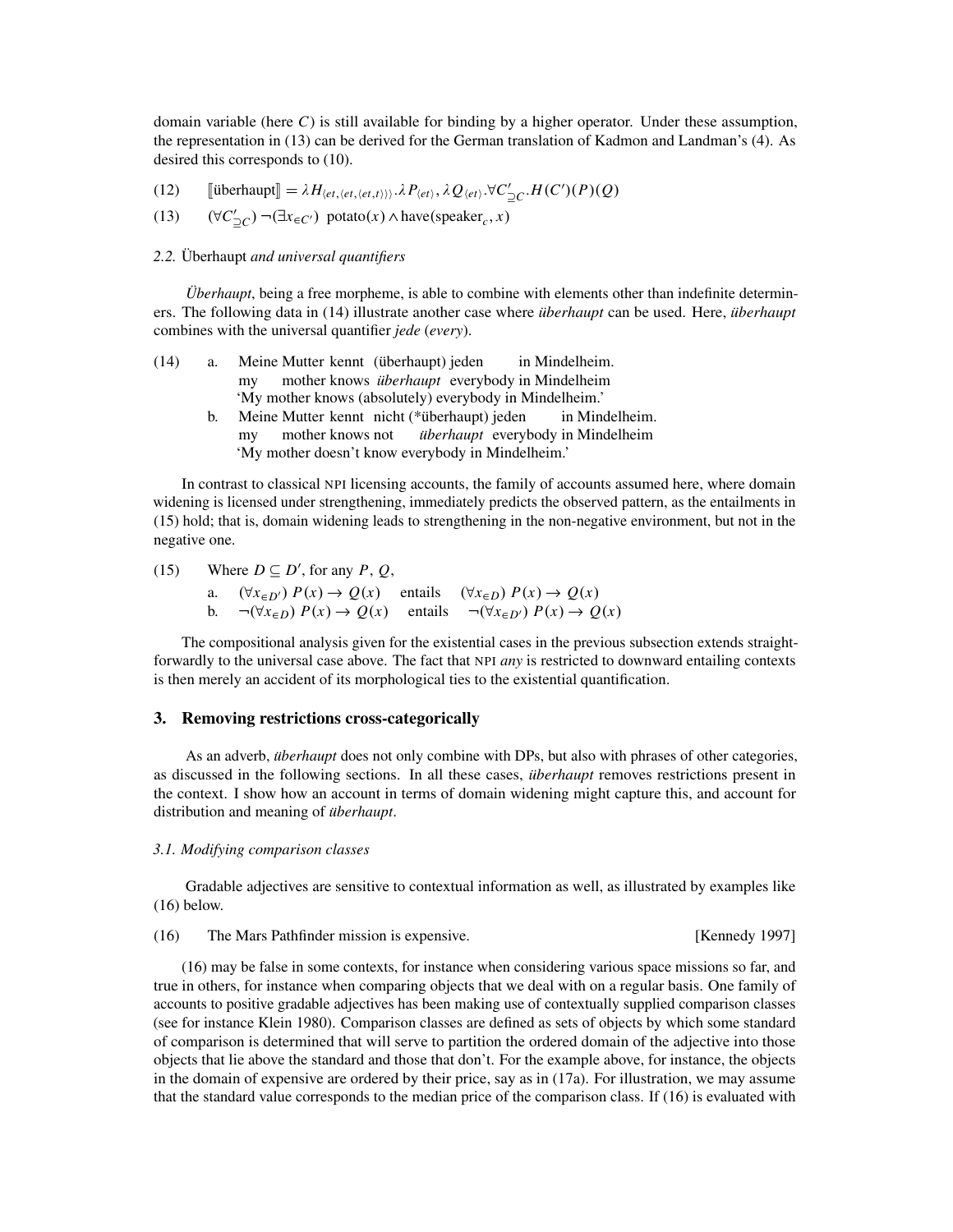respect to the comparison class in (17b), it is evaluated as true, since the Mars Pathfinder mission lies above Kyle's BMW on the scale in (17a). If however the comparison class in (17c) is considered, (16) comes out false as the Mars Pathfinder mission lies below the Mars Phoenix mission on  $(17a)$ .<sup>12</sup>

- (17) a.  $\ldots$ , this pen,  $\ldots$ , my cheap bookshelf,  $\ldots$ , my friend's A/C,  $\ldots$ , next year's textbooks,  $\ldots$ , Kyle's BMW, . . . , that guy's HumVee, . . . , AirForce One, . . . , the Mars Pathfinder Mission,  $\ldots$ , a manned Mars mission,  $\ldots$ 
	- b. {this pen, my friend's A/C, *Kyle's BMW*<sub>median</sub>, AF One, the Mars Pathfinder mission}
	- c. {Mars Pathfinder, Deep Impact, *Mars Phoenix*median, Mir, manned Mars mission}

Assuming that comparison classes are usually contextually supplied arguments of rather similar type to quantifier domain restrictions (see again Stanley and Szabó 2000, pp 233f.), it fits well into the picture drawn of *überhaupt* that it can grab hold of these arguments as well. (18) below illustrates a case in favor. (18b) says that, in contrast to (18a), Richard is tall not only for somebody who has not yet grown up, but that he is quite generally tall.

| (18) | a. | Richard ist ganz schön groß für einen noch nicht Ausgewachsenen. |  |  |  |  |
|------|----|------------------------------------------------------------------|--|--|--|--|
|      |    | Richard is quite tall for a vet not grown-up                     |  |  |  |  |
|      |    | 'Richard is quite tall for somebody who is still growing up.'    |  |  |  |  |
|      | b. | Richard ist überhaupt ganz schön groß.                           |  |  |  |  |
|      |    | Richard is <i>überhaupt</i> quite<br>tall                        |  |  |  |  |
|      |    | 'Richard is quite tall in general.'                              |  |  |  |  |

To account for this, the variable over comparison classes needs to be available to *uberhaupt*, which can then in turn quantify over it. Similar to the quantifier cases above, this can be achieved with a similar type shift, as in (19) and consecutive modification, as in (20).

(19) 
$$
\lambda x_e.f_C(x) \Rightarrow \lambda C_{\langle et \rangle}.\lambda x_e.f_C(x)
$$

(20) 
$$
\llbracket \text{überhaupt} \rrbracket = \lambda H_{\langle et, et \rangle} . \lambda x_e. \forall C'_{\sqsupseteq C} . H(C')(x)
$$

The example in (18b) above then is translated as (21) below.

(21)  $(\forall C'_{\supseteq C})$ .tall $(C')(r)$ , with *C* and *C'* being variables over comparison classes.

Since the threshold values corresponding to different comparison classes are ordered, we also have an ordering of the comparison classes. This translates into an ordering by semantic strength. In the case above, if the comparison class is widened to include people above the height of not yet grown-ups, the relevant standard will rise, and the resulting proposition will entail the one with the smaller comparison class, thus licensing the use of domain widening.

In addition, this account predicts that in some cases where a comparison class that already imposes a high standard value is widened, the result will be odd. This prediction is born out as illustrated by examples like (22), where *sogar* (*even*) marks the statement as unlikely. As noted by Krifka (1995, pp. 227f.), in the case of ordered alternatives, there is a connection between semantic strength and likelihood, with the least likely alternative being semantically strongest. Hence if *sogar* marks a particular comparison class as unlikely, we will have entailment relations between the alternative propositions, and the oddity is explained.

(22) Sogar für einen Basketballspieler ist er (#überhaupt) ganz schön groß. even for a basket ball player is he *überhaupt* quite tall 'He's quite tall, even for a basket ball player.'

 $12$ For a critical, more detailed discussion and references see Kennedy (1997, pp. 88ff.).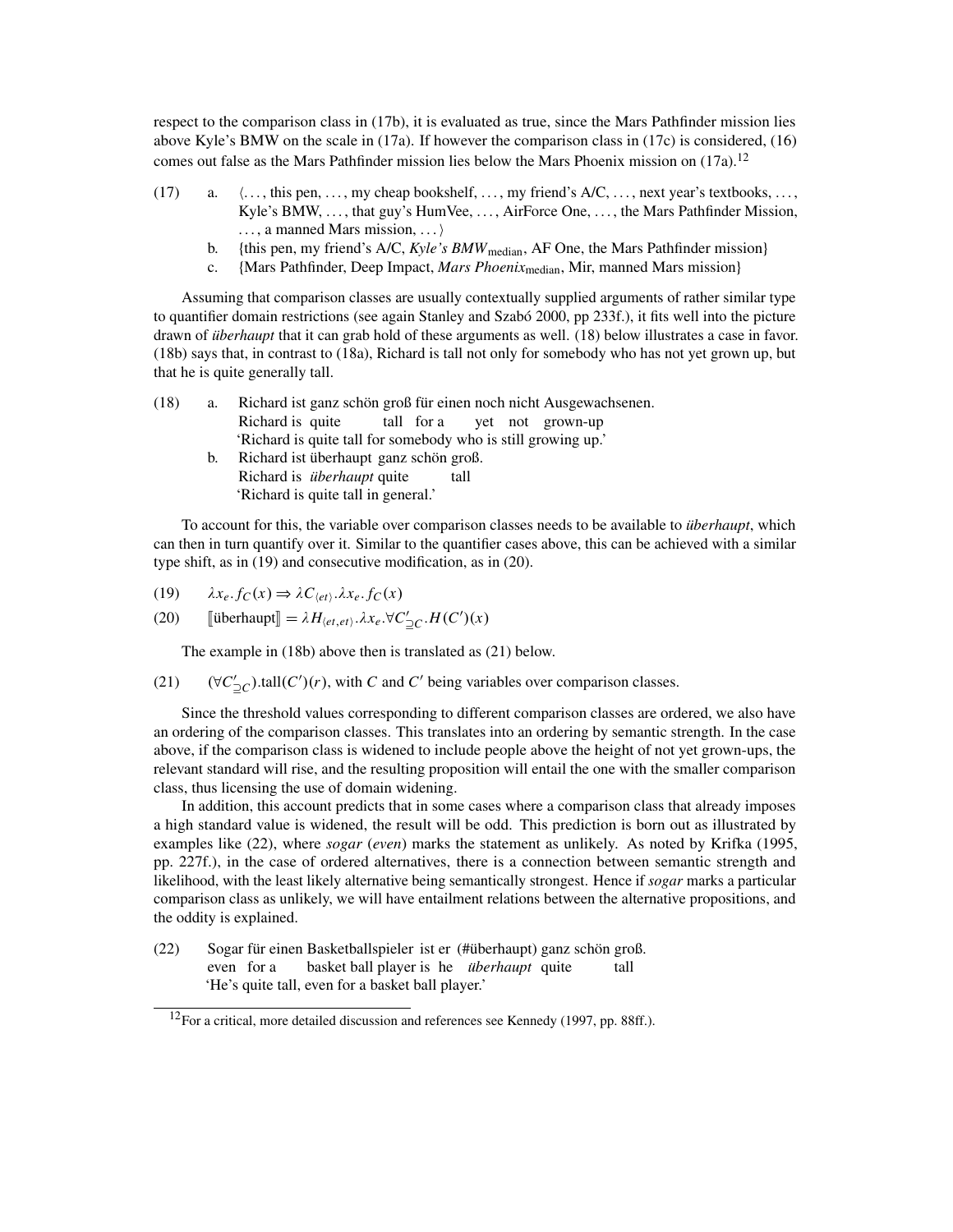# *3.2. Contextual restrictions on verbal domains*

A further case where *überhaupt* can remove contextual restrictions is constituted by data in which verbal domains have been restricted in the context, for instance by using domain adverbs, as illustrated in (23).

(23) a. A: Politisch war die Entscheidung eine Dummheit. politically was the decision a stupidity 'A: The decision was stupid, under a political perspective.' b. B: Die Entscheidung war überhaupt eine Dummheit.

the decision was *überhaupt* a stupidity 'B: The decision was stupid under any perspective.'

In this context, (23b) without *überhaupt* would have been an infelicitous reply to speaker A, since A had already established that the decision was stupid. However with *überhaupt*, speaker B indicates that the decision was stupid not only under the restrictions imposed by speaker A, but very general – a stronger statement.<sup>13</sup>

It is harder to see in these cases what the relevant domain restriction is. To account for them, I propose that the domain widening that *überhaupt* does here, is by way of removing a restriction that limits the set of events denoted by the verb, such as the one introduced by the domain adverb above.

An account for an item similar to *überhaupt* has been given in Krifka (1995), building on a proposal of David Lewis' outlined in the 1972 appendix to General Semantics (Lewis 1970). Lewis is concerned with context dependency of vague and gradable adjectives, and proposes to interpret them with respect to a delineation coordinate in the context vector. He then also extends this account to other expressions of vagueness, for instance 'in some sense'. Lewis calls "the contemporary idiom 'in some sense' [. . . ] an S/S related to the delineation coordinate" and proposes to analyze 'in some sense' roughly as in (24).

(24) 'in some sense'  $\phi$  is true at a context *i* if  $\phi$  is true at some delineation-variant *i'* of *i*.

Krifka (1995) builds on this analysis for his analysis of the English expression *at all*. He interprets Lewis' delineation coordinates as standards for the strictness of interpretation of lexical items. At all then is treated as indicating a lowered standard of interpretation, which, combined with the strengthening condition, accounts for its distribution.

This account stands in a close relation to domain widening as outlined above, in that lowering the interpretation strictness of a verb will mean to widen the set of events in its denotation. The distributional restrictions can follow in a similar manner, though the distribution of *überhaupt* seems to be wider than that of *at all* for most dialects of English, indicating that the ability to target different restrictions might differ for the two items.

# *3.3. Targeting conversational backgrounds*

A last use that illustrates the flexibility of *überhaupt*, but which I will not be able to do justice here, relates it to conversational backgrounds. König (1983) characterizes this use of *überhaupt* as targeting the presuppositions for a contextually given event (p. 168). He illustrates that with an example similar to the following one.

(25) A: Du hast dir you have to you from Fritz much money borrowed von Fritz viel Geld geliehen. A: 'You borrowed a lot of money from Fritz.'

(i) a. Er hat die Straße vorsichtig überquert. he has the street carefully crossed 'He crossed the street carefully.' b. #Er hat die Straße überhaupt überquert. he has the street *überhaupt* crossed 'He crossed the street in general.'

 $13$ It is interesting to note that *überhaupt* seems to be felicitous when removing restrictions imposed by a previous domain adverb, as example (ia) shows, but not for instance with adverbs of manner, as in (ib). This may connect with observations relating domain adverbs to comparison classes (see Morzycki 2005).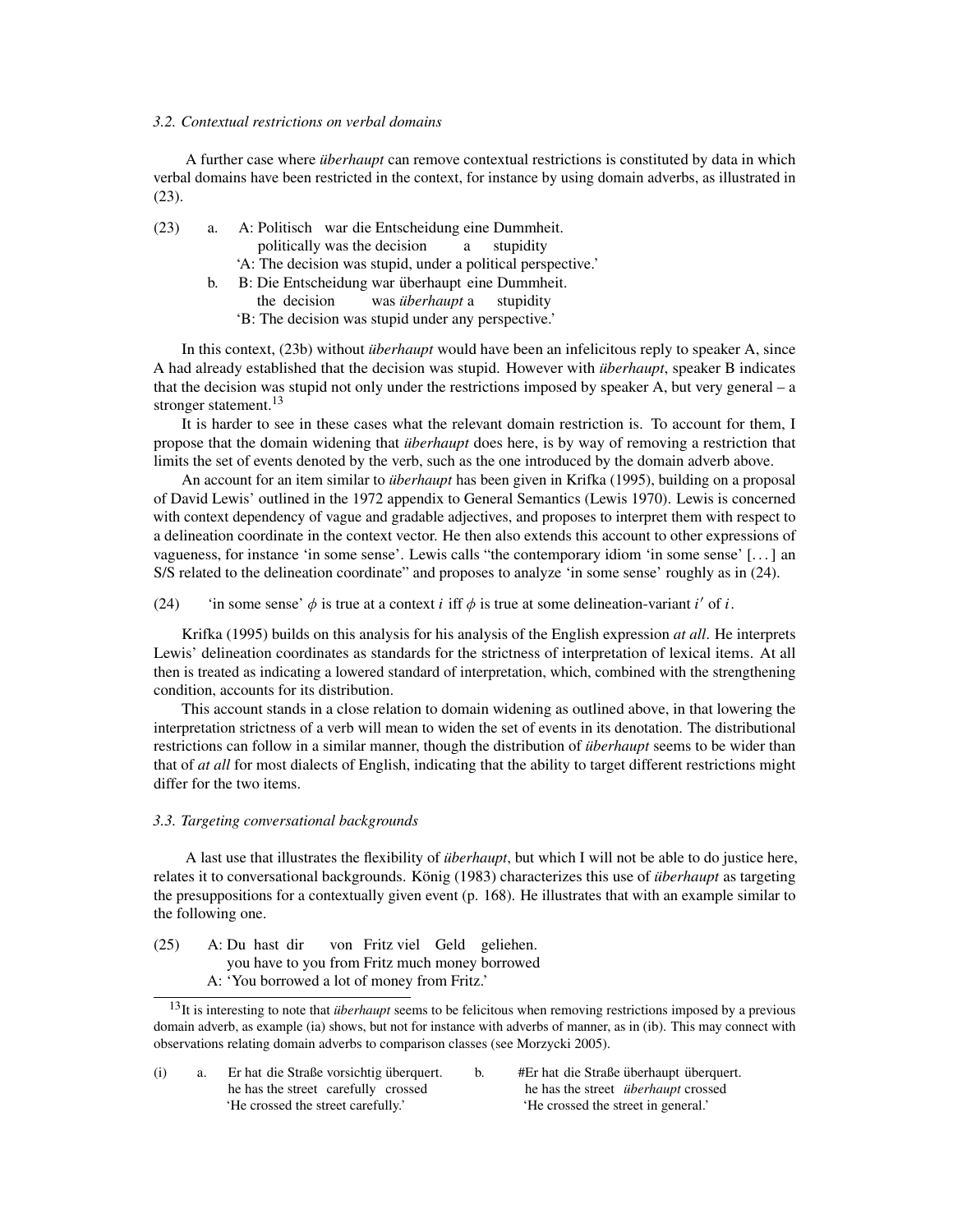- (26) a. B: Ich habe mir überhaupt kein Geld von Fritz geliehen. I have to me *überhaupt* no money from Fritz borrowed. B: 'I didn't borrow any money from Fritz at all.'
	-
	- b. B': Ich kenne Fritz überhaupt nicht. I know Fritz überhaupt not.
		- B': 'I don't even know Fritz.'

In a context where  $(25)$  is uttered, the speaker could respond with  $(26a)$ , stating that  $(25)$  is not true, because the speaker did in fact not borrow any money at all from Fritz. What is under debate here is the amount of money borrowed, and (26a) states that, even considering small amounts of money, the speaker didn't borrow any. This falls under the category of examples where *uberhaupt* combines with an existential in downward entailing contexts, as discussed in the beginning of the previous section. If the speaker however responded with (26b), the discourse would still be felicitous, though no longer regarding the amounts of money borrowed. Instead the speaker would have stated that (25) didn't even stand a chance of being true, since some pre-condition for borrowing money, namely knowing that lender, has not been satisfied.<sup>14</sup>

There is an intuitive connection between these items and the ones discussed above, through regarding presuppositions as restrictions on the discourse. *Überhaupt* can then be thought of as removing these restrictions, thus widening the context set. However, this case of domain widening must be handled with greater care than the previous ones. Universally quantifying over all widened context sets would, for instance, be clearly inappropriate in this case, as it would effectively clear the common ground. Rather, *uberhaupt* selectively removes some proposition that is prominent in the discourse from the common ground. While this fits the intuition behind the proposal above, investigating the details and modifying the implementation or the proposal so that it can capture the data discussed here is left open for future research.

# 4. Summary and open ends

I have argued that the German adverb *überhaupt* is an item that modifies the denotation of expressions it combines with by removing restrictions present in the context. I have related this to the notion of domain widening proposed in recent accounts of negative polarity items. I have shown that extending these accounts to the *überhaupt* data does not only capture the use of *überhaupt* with existential quantifiers in downward entailing contexts, but also correctly captures its availability with universal quantifiers in upward entailing contexts, something that traditional accounts of NPIs could not have captured. Further, I have shown that *überhaupt* can modify items of diverse syntactic categories, in each case removing restrictions on those items present in the context. I take this to be an argument for the existence of these frequently covert restrictors at the object language level.

I could not investigate several interesting properties of *überhaupt*, in particular details of its syntax, as well as its relation to intonation and pitch accents. Also the connection drawn in Krifka (1995) to emphatic particles and emphatic assertion is left unexplored at this point. Finally, as indicated in the last section, more pragmatic uses of *uberhaupt*, relating to propositions presupposed in the context, provide a variety of data that could only partially be taken into account at this point.

<sup>&</sup>lt;sup>14</sup>In the example above, the main sentence accent lies on *kenne*, rather than on *überhaupt* as in most other cases discussed. This is characteristic of many examples in this category. In general pitch accent seems to be used to disabiguate ambigous readings of *überhaupt*. These observations warrant a more careful investigation, but will have to be set aside for the purposes of this paper.

| (i) | b. | B': I kenne Fritz überhaupt nicht. |
|-----|----|------------------------------------|
|     |    | I know Fritz überhaupt not         |
|     |    | B': 'I don't know Fritz at all.'   |

c. B": I kenne Fritz uberhaupt nicht. I know Fritz überhaupt not B": 'I don't know Fritz at all.'